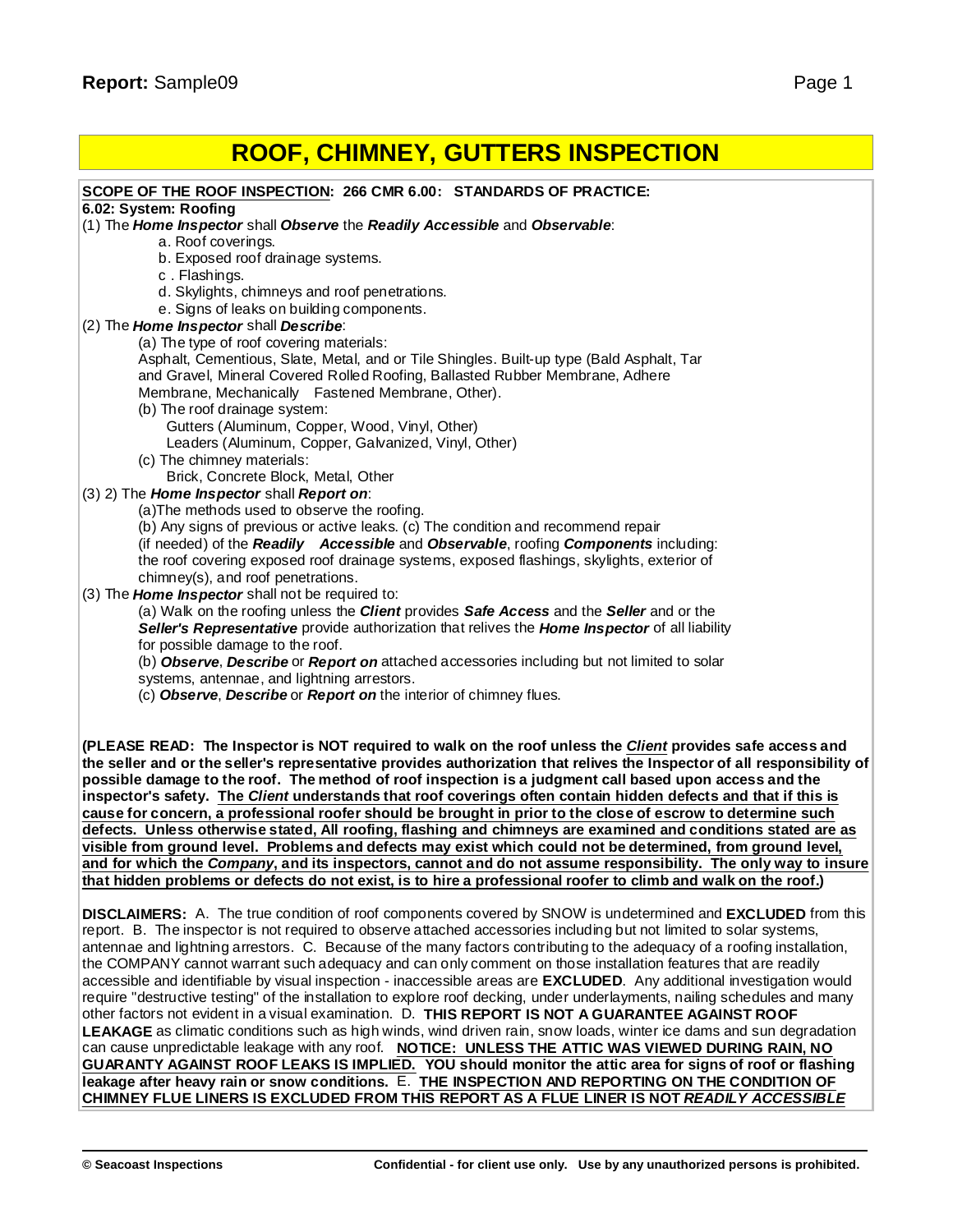FOR EVALUATION. Only the exterior of the chimney is inspected from the ground, from the attic and from the **basement when accessible. We recommend installing proper liners in all unlined chimney flues NOW. Install** chimney caps on all chimneys NOW. You should hire a member of the "Chimney Sweep Guild" to perform a **"LEVEL II" inspection of each chimney and fireplace NOW, prior to commitment for true determination of** condition. F. The type and condition of roof covering fasteners (nails, staples, etc.) are undetermined as they are **not** *readily accessible* **without destructive testing.**

#### **Chimney and Fireplace Inspections:**

The National Fire Protection Association and I, recommend an NFPA 211, **Level II inspection** of any chimney and fireplace when a home is sold. Such an inspection, performed by a qualified chimney sweep, might uncover additional problems that were not *readily accessible* for me. For safety reasons, all chimney and fireplace problems should be corrected before use. A list of Chimney Safety Institute of America Certified Chimney Sweeps' is available online at <h[ttp://w](http://www.csia.org/>)[ww.csia.org/>](www.csia.org/>)

Differing inspection levels:

Level I: is a visual inspection of readily accessible areas of the chimney structure and flue and basic appliance installation and connection. There must be a lack of obstructions or combustible deposits in the flue.

**Level II:** includes Level I visual inspection. Proper clearances from combustibles in accessible locations, proper construction and condition of accessible portions of the chimney structure and all enclosed flues, all accessible portions the chimney exterior and interior, including areas within accessible attics, crawl spaces, and basements. Most Include inspection by video camera scanning.

**Level III**: includes Level II inspection. Proper construction and condition of concealed portions of the chimney structure and flues (this requires demolition or removal of portions of the building where necessary). This type of inspection is used for cause and origin fire investigations <[http://w](http://www.inspectionnews.net/home_inspection/autolink.php?id=9&script=)[ww.inspectionnews.net/home\\_inspection/autolink.php?id=9&script=](www.inspectionnews.net/home_inspection/autolink.php?id=9&script=) showthread&forumid=7> or when a chimney has known damages such as a chimney fire or lightning strike.

**GENERAL COMMENTS:** A. Most asphalt roof coverings have a 20-year life expectancy depending on brand, ventilation, installation and exposure. The roof covering is not designed to last the life of the home, future replacement should be budgeted. Estimates for any repairs or replacement should be obtained from a licensed & insured roofing contractor. B. I recommend that all chimneys be inspected annually by a certified member of the chimney sweep guild. Such safety precaution will ensure that harmful combustion gases are safely vented outside. **All chimneys and fireplace flues should be cleaned and inspected by a chimney sweep annually.** C. Gutters should be cleaned and inspected for proper drainage control annually. Each downspout should discharge water away from the foundation to prevent wet basement problems. D. Be advised that any source of water penetration or ventilation imbalance can cause interior damage and / or mold.

### **1. ROOF GEOMETRY:**

**Style:** Gable roof structure.

### **2. HOW ROOF WAS VIEWED?**

**The roofs were viewed from:** Viewed from ground by eye. Viewed by 10 x 50 Bushnell brand binoculars from the ground. **NOTICE:** The roof was **NOT** fully accessible for viewing due to obstructions such as slope, high elevation, architectural details or lot depth. Further close-up evaluation is suggested.

**Recent weather conditions have been:** Wet, Snow.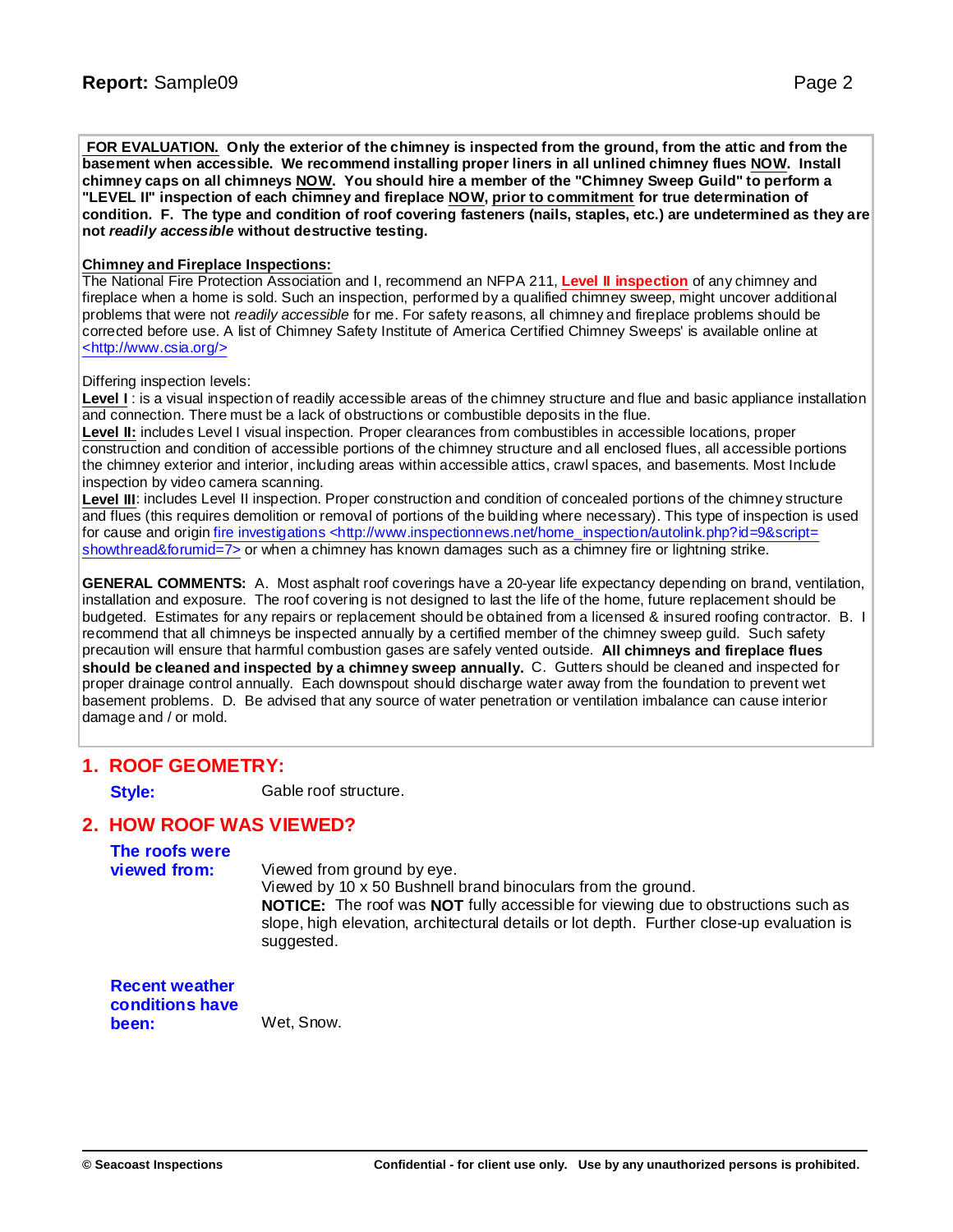# **3. ROOF COVERING AREA #1:**

| <b>TYPE OF MAIN</b>    |                                                                                                                                                                                                                                                                                                                                                                                                                                                                                                                                                                                                                                                                                                                                                                                                                                                                                                                                                                                                                                                                                                                                                                                                                                                                                                                                                                                                                                                                                                                                                                                                                                                   |  |  |
|------------------------|---------------------------------------------------------------------------------------------------------------------------------------------------------------------------------------------------------------------------------------------------------------------------------------------------------------------------------------------------------------------------------------------------------------------------------------------------------------------------------------------------------------------------------------------------------------------------------------------------------------------------------------------------------------------------------------------------------------------------------------------------------------------------------------------------------------------------------------------------------------------------------------------------------------------------------------------------------------------------------------------------------------------------------------------------------------------------------------------------------------------------------------------------------------------------------------------------------------------------------------------------------------------------------------------------------------------------------------------------------------------------------------------------------------------------------------------------------------------------------------------------------------------------------------------------------------------------------------------------------------------------------------------------|--|--|
| <b>ROOF</b>            |                                                                                                                                                                                                                                                                                                                                                                                                                                                                                                                                                                                                                                                                                                                                                                                                                                                                                                                                                                                                                                                                                                                                                                                                                                                                                                                                                                                                                                                                                                                                                                                                                                                   |  |  |
| <b>COVERING:</b>       | ASPHALT / FIBERGLASS SHINGLES PRESENT: As viewed, the roof structure<br>appears to be covered with asphalt and fiberglass composition shingles.<br>Analysis: This material is the most common roof covering used in this part of the<br>country and typically provides many years of service when installed properly and<br>maintained. However, asphalt shingles are NOT designed to last the life of the home<br>and will require eventual routine age replacement. Replacement should be a budgeted<br>item and should be scheduled before leakage occurs. The service life of the material<br>varies and depends on variable such as: the initial shingle weight or quality, the<br>steepness or pitch of the roof, the amount of attic ventilation, the number of roofing<br>layers and the orientation of the home to the sun. (Note: Average weight shingles last<br>approximately 15-20 years, heavy duty shingles last 25-30 years depending on the<br>quality, ventilation, climate and installation. Without knowing the specific manufacturer<br>and model of the shingle, it is impossible to determine the actual expected service life<br>within the scope of this inspection.)<br>During ownership, you should conduct an annual roofing inspection to make sure<br>that the condition of the roof is functional or fulfilling it's objective of shedding water<br>before leakage occurs. Look for missing or loose materials, split shingles, areas of<br>storm damage, blown-off shingles, curling shingles, loss of granules, exposed felt mat<br>or other age defects and perform repairs as required to extend service life. |  |  |
| <b>Approximate age</b> |                                                                                                                                                                                                                                                                                                                                                                                                                                                                                                                                                                                                                                                                                                                                                                                                                                                                                                                                                                                                                                                                                                                                                                                                                                                                                                                                                                                                                                                                                                                                                                                                                                                   |  |  |
| of roof:               | Unknown - further research is advised. You should consult the owner to verify the age<br>of the roof so that a budget can be established for future age replacement.                                                                                                                                                                                                                                                                                                                                                                                                                                                                                                                                                                                                                                                                                                                                                                                                                                                                                                                                                                                                                                                                                                                                                                                                                                                                                                                                                                                                                                                                              |  |  |
| <b>CONDITION:</b>      | ** FUNCTIONAL with EXCEPTIONS as noted below:<br>Observation: The roof covering was 100% covered by SNOW at the time of inspection.<br>Analysis: The true condition of the roof covering is undetermined as it was not readily<br>accessible for inspection. Further investigation is needed to determine if there are<br>concealed defects.<br>Recommendation: As I was unable to determine the condition of the roof, a<br>professional roof inspection and certification are advised prior to the close of escrow.<br>The condition of the roof covering requires further research now and also during the<br>first thaw. You should ask the owner the following disclosure questions:<br>What type(s) of roof covering(s) is present?<br>How old is the roof covering(s)?                                                                                                                                                                                                                                                                                                                                                                                                                                                                                                                                                                                                                                                                                                                                                                                                                                                                     |  |  |
|                        | When do you expect that age replacement will be needed?<br>Does the roof leak?<br>Are there any seasonal performance problems such as ice dams?                                                                                                                                                                                                                                                                                                                                                                                                                                                                                                                                                                                                                                                                                                                                                                                                                                                                                                                                                                                                                                                                                                                                                                                                                                                                                                                                                                                                                                                                                                   |  |  |
|                        | Have the flashings ever leaked?                                                                                                                                                                                                                                                                                                                                                                                                                                                                                                                                                                                                                                                                                                                                                                                                                                                                                                                                                                                                                                                                                                                                                                                                                                                                                                                                                                                                                                                                                                                                                                                                                   |  |  |
|                        | Ask if the owner is willing to memorialize in writing that there are no<br>problems with the roof covering.                                                                                                                                                                                                                                                                                                                                                                                                                                                                                                                                                                                                                                                                                                                                                                                                                                                                                                                                                                                                                                                                                                                                                                                                                                                                                                                                                                                                                                                                                                                                       |  |  |
|                        | You should discuss the unknown condition of the roof covering with your<br>attorney NOW, prior to commitment. If the owner is not willing to provide assurance<br>that there are no problems, then perhaps an agreed upon sum of money can be<br>retained in escrow until inspection is possible. Furthermore, you should visit the local<br>building department and perform a "permit search" to determine the last date of roof                                                                                                                                                                                                                                                                                                                                                                                                                                                                                                                                                                                                                                                                                                                                                                                                                                                                                                                                                                                                                                                                                                                                                                                                                 |  |  |

covering replacement on file. Be advised that roof coverings are NOT designed to last

significant expense - such expenses should be budgeted. (Note: Be advised that most

the life of the home. All roof coverings eventually require age replacement at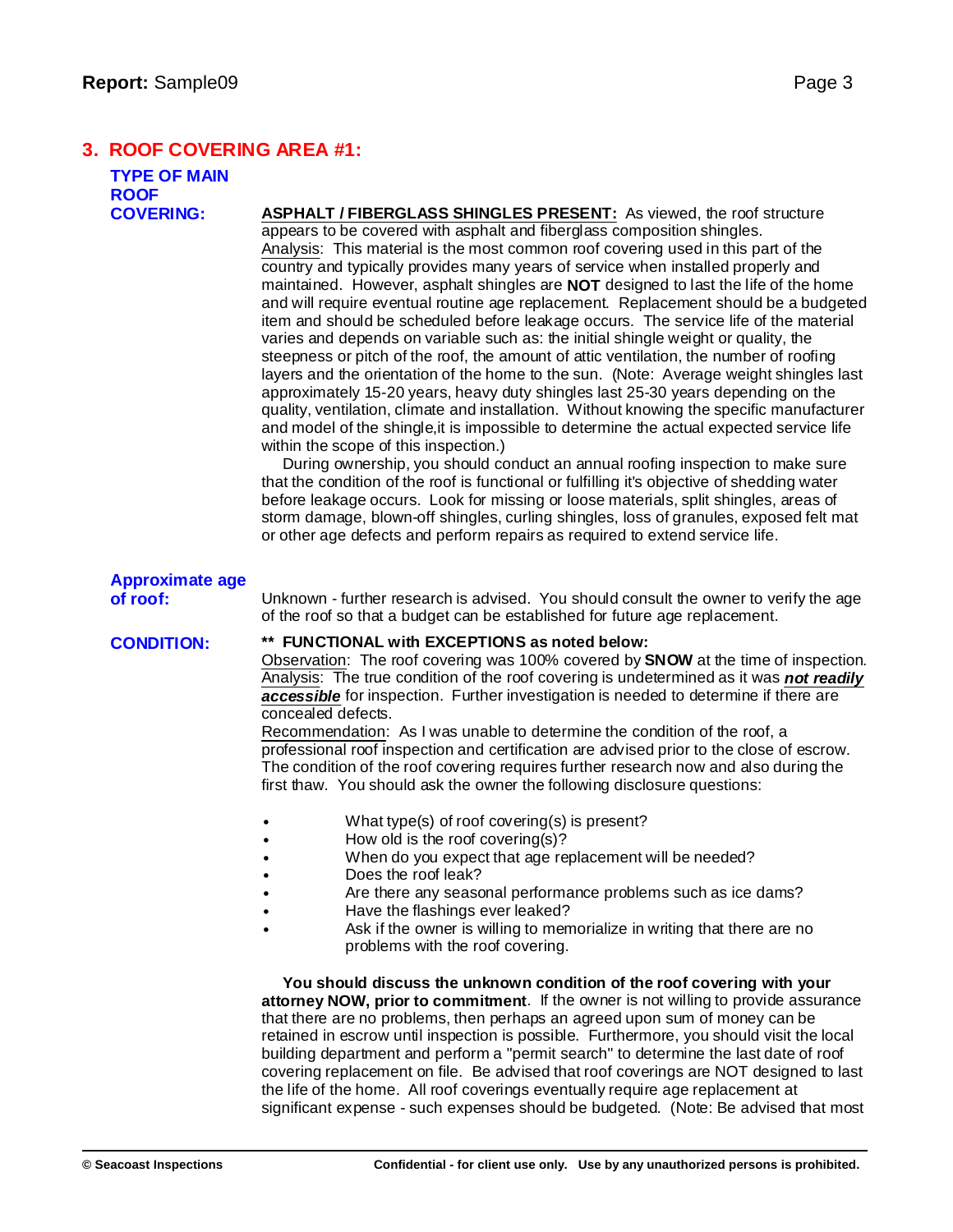3-tab asphalt / fiberglass shingle roof coverings have a design life of 15-20 years, roll roofing design life  $= 8-10$  years.)

If you have great concerns or your research reveals suspicions of problems, you may want the home inspector to return and evaluate the roof when the roof is bare and weather permits. A TRAVEL FEE AND MINIMUM HOURLY RATE WILL BE CHARGED. Exact pricing and scheduling arrangements can be made by contacting this office.

#### **VISIBLE PROBLEMS:** Observation:

Inspection of the roof covering revealed missing ridge cap shingles of missing shingle parts. Analysis: Be advised that the loss of shingles of shingle parts leaves a roof vulnerable to leakage and the home vulnerable to property damage. Repair is needed NOW and postponed repair may result in additional shingle loss. Recommendation:



You should hire a licensed and insured roofing contractor to repair / replace the roof covering as determined by on-roof inspection.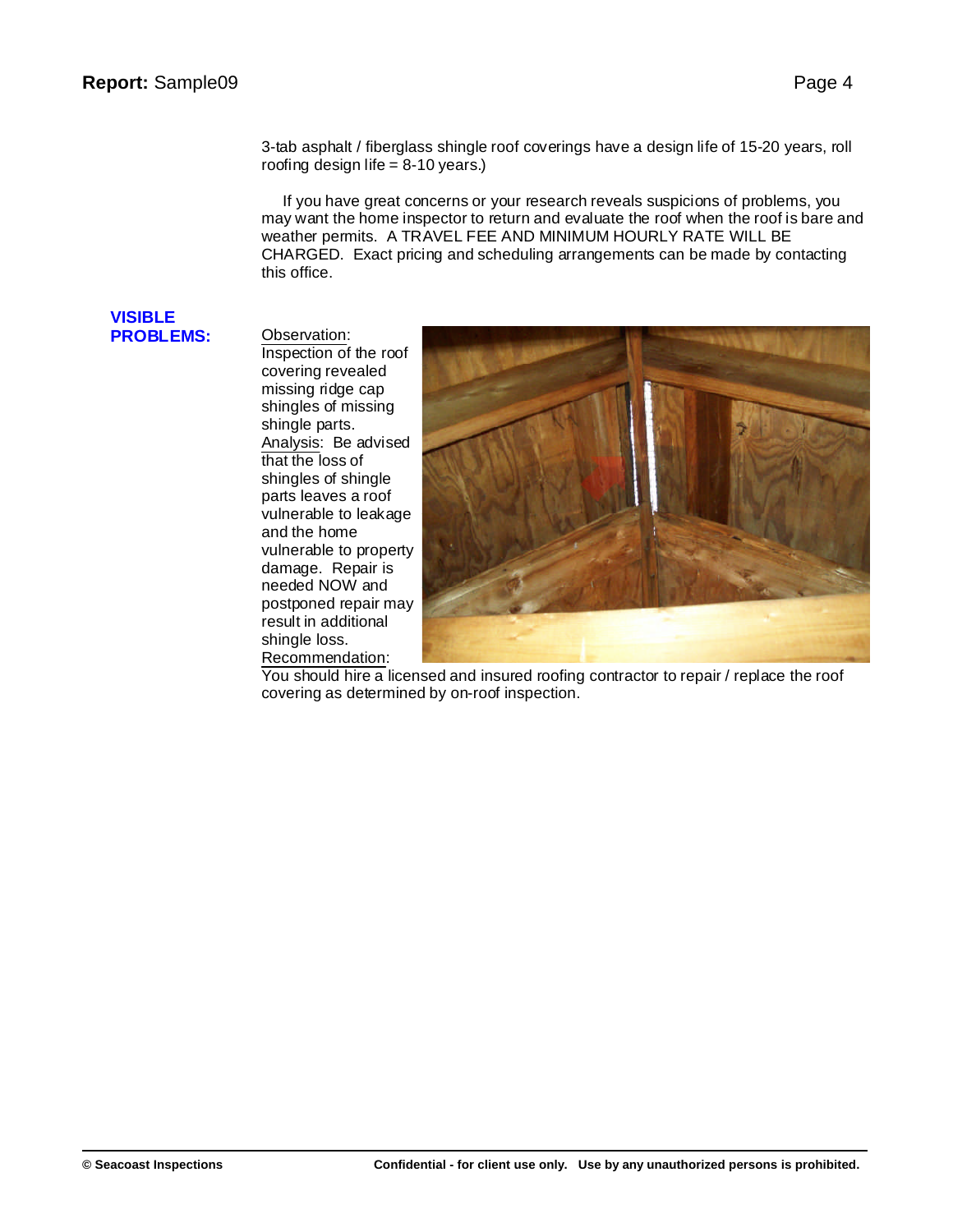# **4. ROOF COVERING AREA #2:**

# **TYPE OF MAIN ROOF**

## **COVERING: RUBBER ROOFING:**

Rubber membrane roofing is present on the low sloped roof under the rear decks. (EPDM - Ethylene Propylene Diene Monomer) Analysis: Rubber membrane or single ply membrane are relatively new products used for flat roof applications. Manufacturer's boast of a 20-30 year design life, but true life expectancy is unknown due to the



limited age of the product on site. In my opinion, this is the material of choice for flat roof applications in terms of weather shedding protection, resistance to the elements and longevity.

Most rubber roofs are contact cemented in place in large sheets with few joints. Joints are heat sealed and uncured rubber is used to form corners or cover other difficult areas.

Problems associated with such rubber membrane roofing products are usually due to workmanship and seam failure rather than product failure.

Ethylene Propylene Diene Monomer (EPDM), or rubber roofing is the most popular single-ply roofing system used nationally and may be black or white in color. Recommendation: Semi annual inspections are advised. Resource: h[ttp://w](http://www.epdmroofs.org)[ww.epdmroofs.org](www.epdmroofs.org)

| <b>Approximate age</b><br>of roof: | Unknown - further research is advised. You should consult the owner to verify the age<br>of the roof so that a budget can be established for future age replacement.                                                                                                                                                                                                                                                                |
|------------------------------------|-------------------------------------------------------------------------------------------------------------------------------------------------------------------------------------------------------------------------------------------------------------------------------------------------------------------------------------------------------------------------------------------------------------------------------------|
| <b>CONDITION:</b>                  | * FUNCTIONAL where readily accessible at time of inspection, as viewed, and<br>with wear & tear appropriate for the type of material and estimated age. (Note: A<br>roof covering is a disposable component, not designed to last the life of the home. All<br>homeowners should budget for future roof covering replacement when the material<br>reaches end of service life.)                                                     |
| <b>VISIBLE</b>                     |                                                                                                                                                                                                                                                                                                                                                                                                                                     |
| <b>PROBLEMS:</b>                   | Observation: The readily accessible roof coverings did not exhibit any visible problems<br>at time of inspection.<br>Analysis: Where accessible and by the method observed, the roof covering appears<br>functional with wear & tear appropriate for it's estimated age.<br>Recommendation: You should ask the owner to disclose the age of the roof covering<br>for so that you can establish a budget for future age replacement. |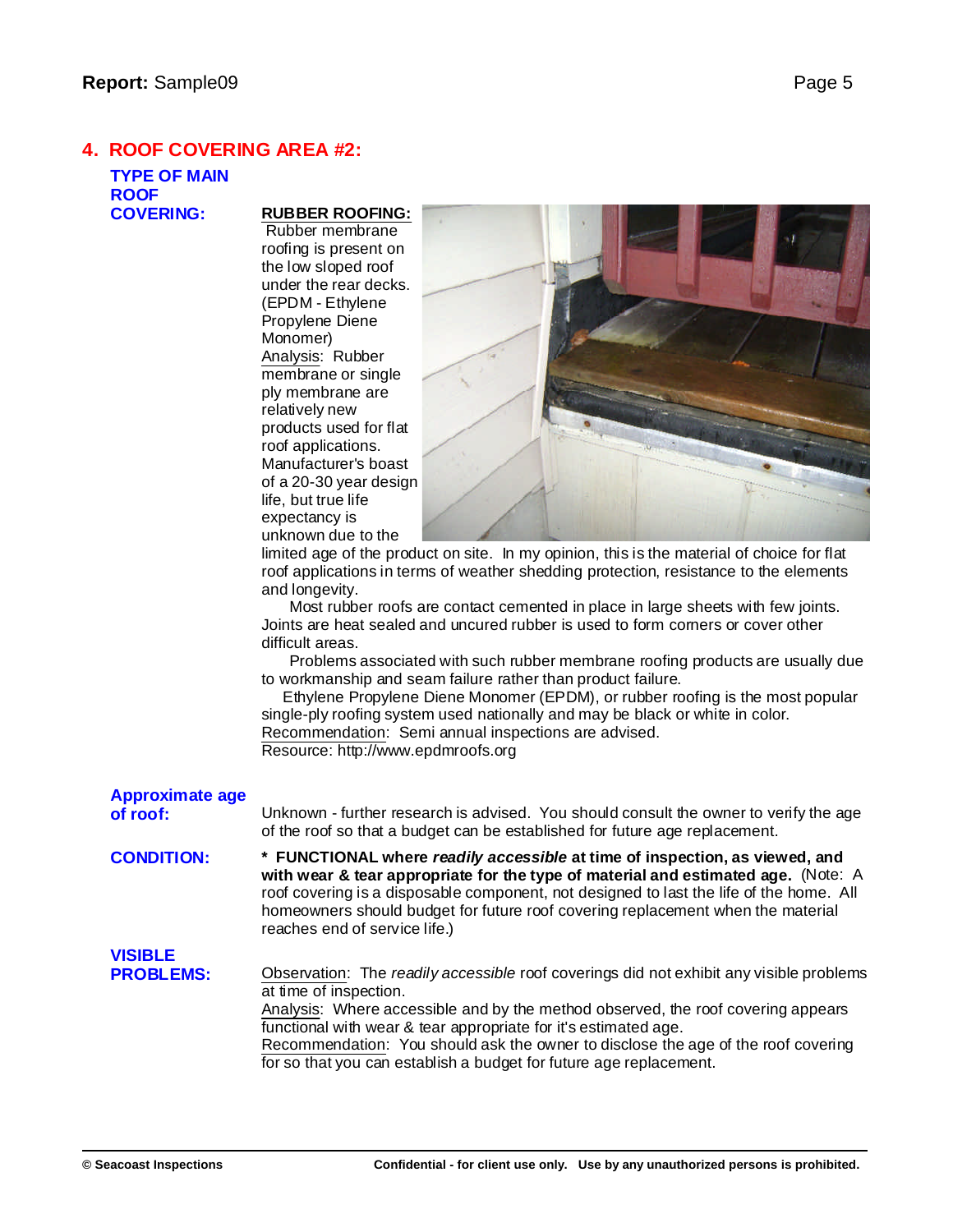# **6. EXPOSED ROOF DRAINAGE SYSTEM:**

# **TYPE OF**

**GUTTERS: Aluminum gutters.** (Note: All gutters should be cleaned annually to protect the home from moisture caused decay, paint failure, soil erosion and wet basement problems.)

**TYPE OR LEADERS OR**

**DOWNSPOUTS: Aluminum** downspouts are present.

#### **CONDITION: \*\* FUNCTIONAL with EXCEPTIONS NOTED:**

# **GUTTER & LEADER PROBLEMS:**



Observation: The downspouts empty roof run-off water near or adjacent to the foundation.

Analysis: Dumping excessive water near the home may cause wet basement problems, foundation problems or soil erosion. Drainage control repairs are needed NOW.

Recommendation: I advise that each downspout be studied and corrected as required to discharge all roof drainage by gravity flow away from the building. Downspouts should have properly directed elbows, extensions and splash blocks that complement the natural grade of the property.

Observation: Downspouts which carry roof run-off water enter the ground near the foundation. Beyond this point, the downspouts pass underground to unknown locations.

#### Analysis: **DISCLAIMER: The functional condition of these hidden drains is undetermined as they are not accessible.**

Recommendation: I advise that you question the owner and ask where the underground drains discharge and if they satisfactorily handle all of the water from the roof. I further advise that you monitor the drains during several seasonal periods of prolonged and heavy rains. The gutters leading to the underground drains should be screened to prevent clogging. The downspouts may empty into buried dry wells or they may run to the lot boundary or area of lower elevation. (A dry well is a covered pit with either an open jointed lining or filled with stone aggregate through which drainage from the roof seeps and leaches into the surrounding soil.) Note: Be advised that faulty downspouts that discharge near the foundation or buried drainage systems that boil over or retain water near the foundation may contribute to wet basement problems.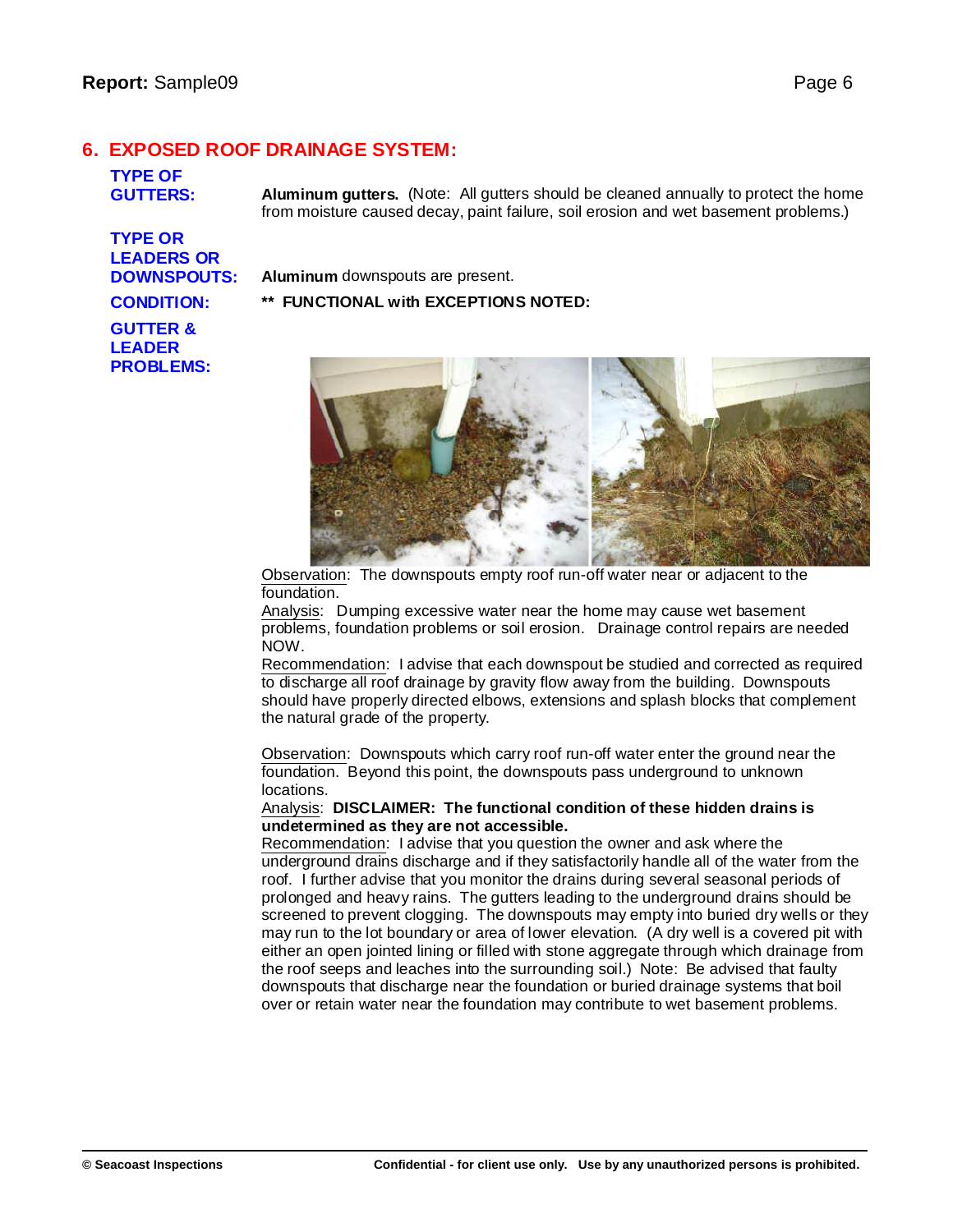**7. EXTERIOR OF CHIMNEY #1:**

**How viewed:** From ground

Viewed by 10 x 50 Bushnell brand binoculars from the ground.

**Type of chimney: (DISCLAIMER: MA home inspectors are not required to inspect and report on the interior of the chimney. Any information provided is done so as a courtesy**

**only.)** Brick chimney with multiple clay lined flues where *readily accessible* only.



**Condition: \*\* FUNCTIONAL with exceptions noted below:** (Note: Not all parts of a chimney are accessible for inspection.)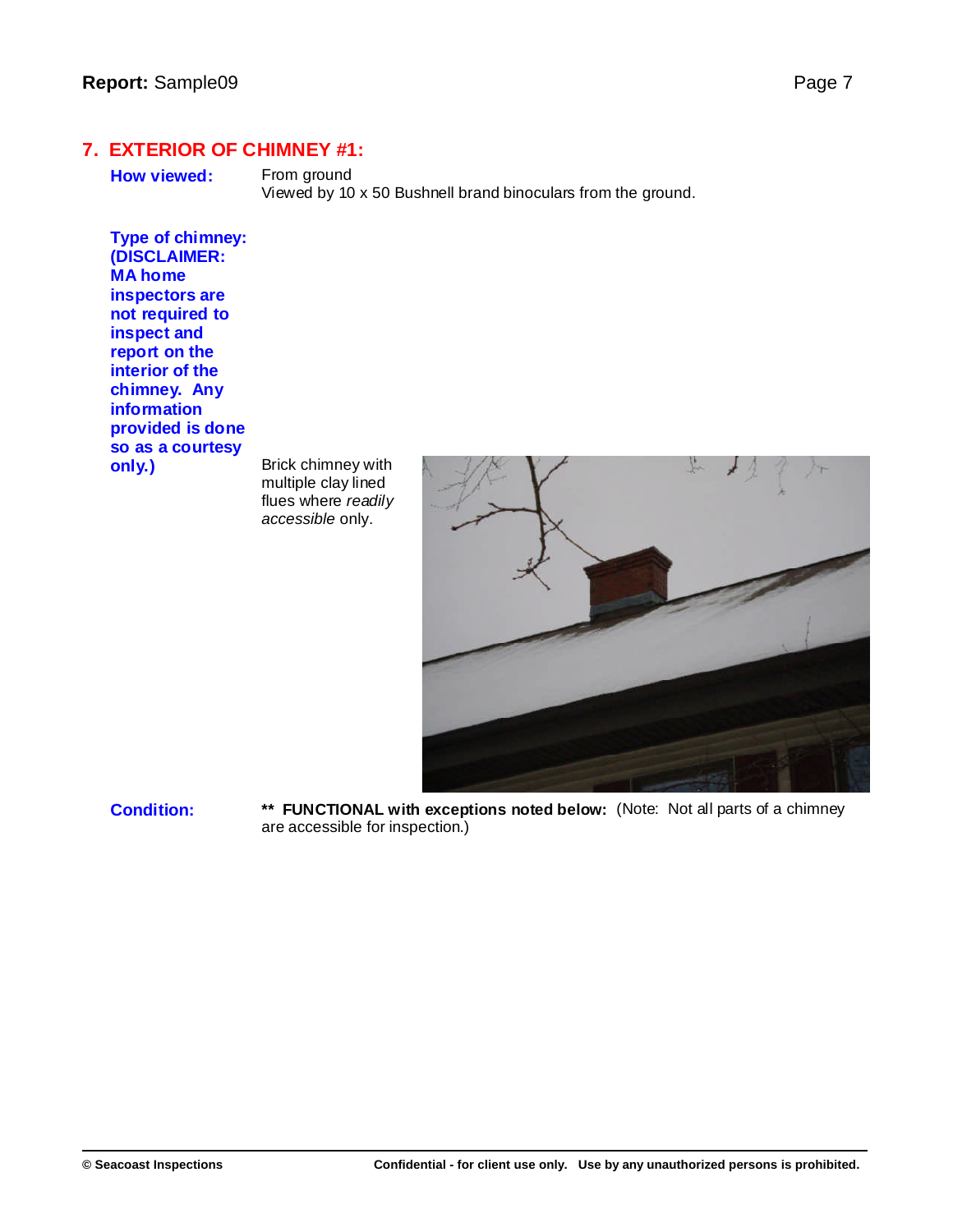# **Chimney**

**problems:** Observation: The chimney top is uncapped. Analysis: While a chimney cap is not required, the benefits gained by installing a cap are important. According to the Chimney Safety Institute of America (w[ww.csia.org\),](www.csia.org),) "chimney caps are the most inexpensive preventive measure that a homeowner can employ to prevent water penetration and damage to the chimney."



An uncapped chimney is a hole in the roof that readily admits rain, snow, ice, sleet, and wildlife, some carrying infection and disease. Rain water may damage the interior of the chimney and damage the lining system. Water may appear in the fireplace, in a connector pipe from the furnace or in a cleanout door at the base of the chimney. A proper stainless steel cap, incorporating a spark screen, can reduce flue fire damage, by containing pieces of hot, flaming creosote attempting to spew from the chimney and ignite everything it touches. Also, almost all costly chimney restoration projects are the result of water getting inside where it doesn't belong and helping the acids eat the chimney. In short, good chimney caps enhance safety while they're saving you money. Recommendation**:** I advise that you hire a chimney sweep to clean the chimney, examine the interior for any concealed problems and finally to install an optional protective stainless steel metal cap.

Web resources: **<www.chimneys.com>**

**w[ww.csia.org](www.csia.org)**

#### Observation: **MA home inspectors are not required to inspect the interior of chimney flues.**

Analysis: The condition of the interior of the chimney is undetermined. Further investigation is advised.

Recommendation: Please read the advice provided by the Chimney Safety Institute of America printed below. A Level II inspection is advised.

#### **CHIMNEY INSPECTIONS EXPLAINED FOR THE HOMEOWNER**

(A Public Safety Bulletin from the Chimney Safety Institute of America w[ww.csia.org\)](www.csia.org))

Until recently, the scope of work performed in the inspection or evaluation of a fireplace, stove or other venting system was generally up to the discretion of the chimney service technician. Professional service technicians now have an industry standard that removes much of that discretion." The National Fire Protection Association (NFPA) has addressed the minimum chimney inspection standards in its latest publication (NFPA 211) concerning home heating appliances.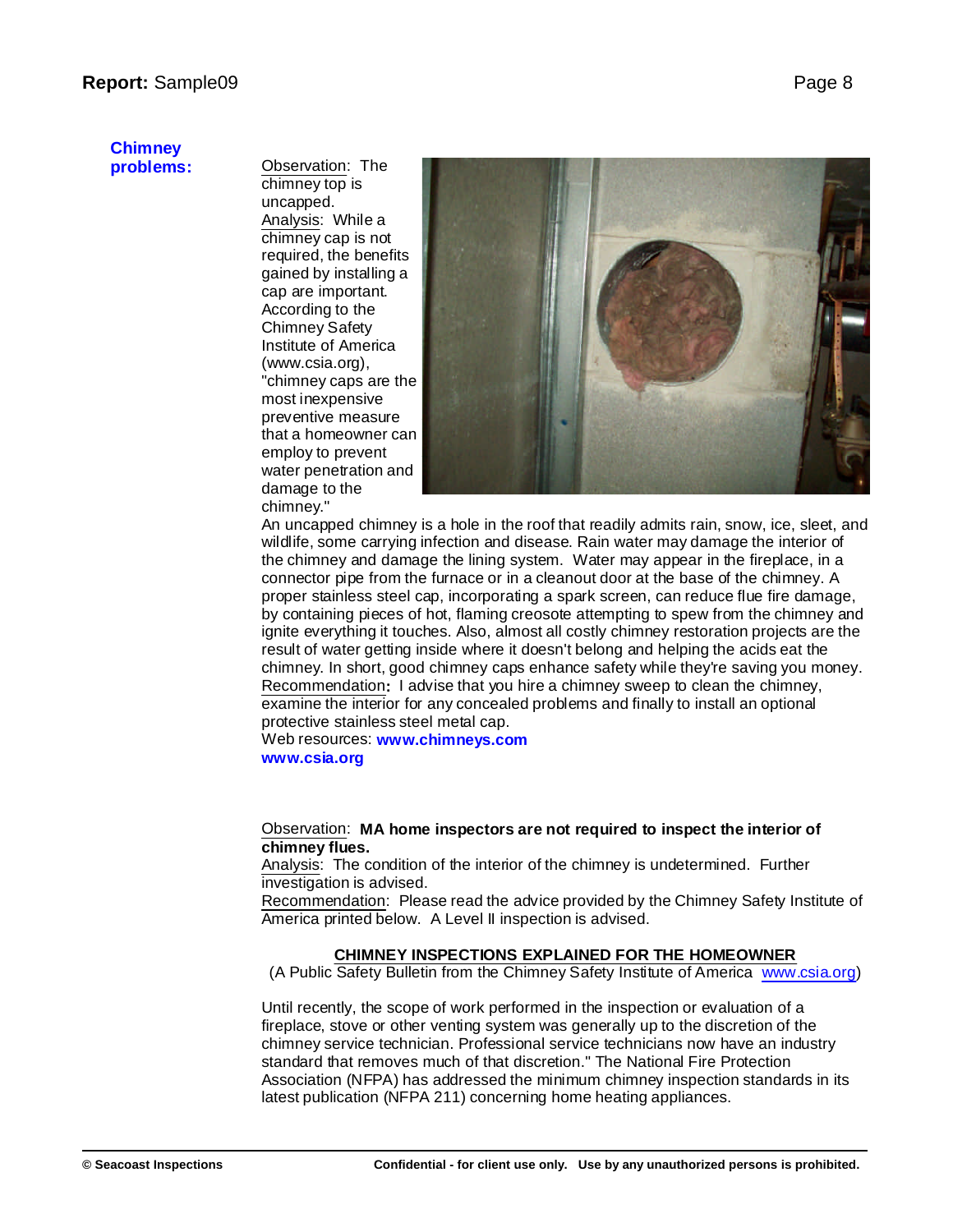Inspections are now classified as *Level 1, Level 2* or *Level 3.* Each level of inspection covers specific items depending on the individual appliance and venting system. Below is an explanation of the three levels of inspections and what services your chimney service technician should provide for each level.

*Level* **1** Inspections - If your appliance or your venting system has not changed and you plan to use your system as you have in the past, then a *Level* 1 inspection is a minimum requirement.

*A Level* **1** inspection is recommended for a chimney under continued service under the same conditions and with the continued use of the same appliance.

In a *Level* **1** inspection, your chimney service technician should examine the readily accessible\*\* portions of the chimney exterior, interior and accessible\* portions of the appliance and the chimney connections. Your technician will be looking for the basic soundness of the chimney structure and flue as well as the basic appliance installation and connections. The technician will also verify the chimney is free of obstruction and substantially free of combustible deposits.

\*Accessible: May require the use of commonly available tools to remove doors, panels or coverings, but will not damage the chimney or building structure or finish.

\*'Readily Accessible: Exposed, or capable of being exposed, for operation, inspection, maintenance or repair without the use of tools to open or remove doors, panels or coverings.

*Level 2* **Inspections** - *A Level* **2** inspection is required when any changes are made to the system. Changes can include a change in the fuel type, changes to the shape of, or material in, the flue (i.e. relining), or the replacement or addition of an appliance of a dissimilar type, input rating or efficiency. Additionally, a *Level 2* inspection is required upon the sale or transfer of a property or after an operating malfunction or external event that is likely to have caused damage to the chimney. Building fires, chimney fires, seismic events as well as weather events are all indicators that this level of inspection is warranted. A *Level* **2** inspection is a more in-depth inspection than a *Level 1* inspection.

*A Level* **2** inspection includes everything in a *Level 1* inspection, plus the accessible\* portions of the chimney exterior and interior including attics, crawl spaces and basements. It will address proper clearances from combustibles in accessible' locations. There are no specialty tools (i.e. demolition equipment) required to open doors, panels or coverings in performing a *Level* **2** inspection. A *Level* **2** inspection shall also include a visual inspection by video scanning or other means in order to examine the internal surfaces and joints of all flue liners incorporated within the chimney. No removal or destruction of permanently attached portions of the chimney or building structure or finish shall be required by a *Level* **2** inspection.

*Level 3* **Inspections** - When *a Level 1*or *Level 2* inspection suggests a hidden hazard and the evaluation cannot be performed without special tools to access concealed areas of the chimney or flue, a *Level 3* inspection is recommended. A *Level 3* inspection addresses the proper construction and condition of concealed portions of the chimney structure and the flue. Removal or destruction, as necessary, of permanently attached portions of the chimney or building structure will be required for the completion of a *Level 3* inspection.

*Level 3* **inspection** - *A Level 3* inspection includes all the areas and items checked in*;*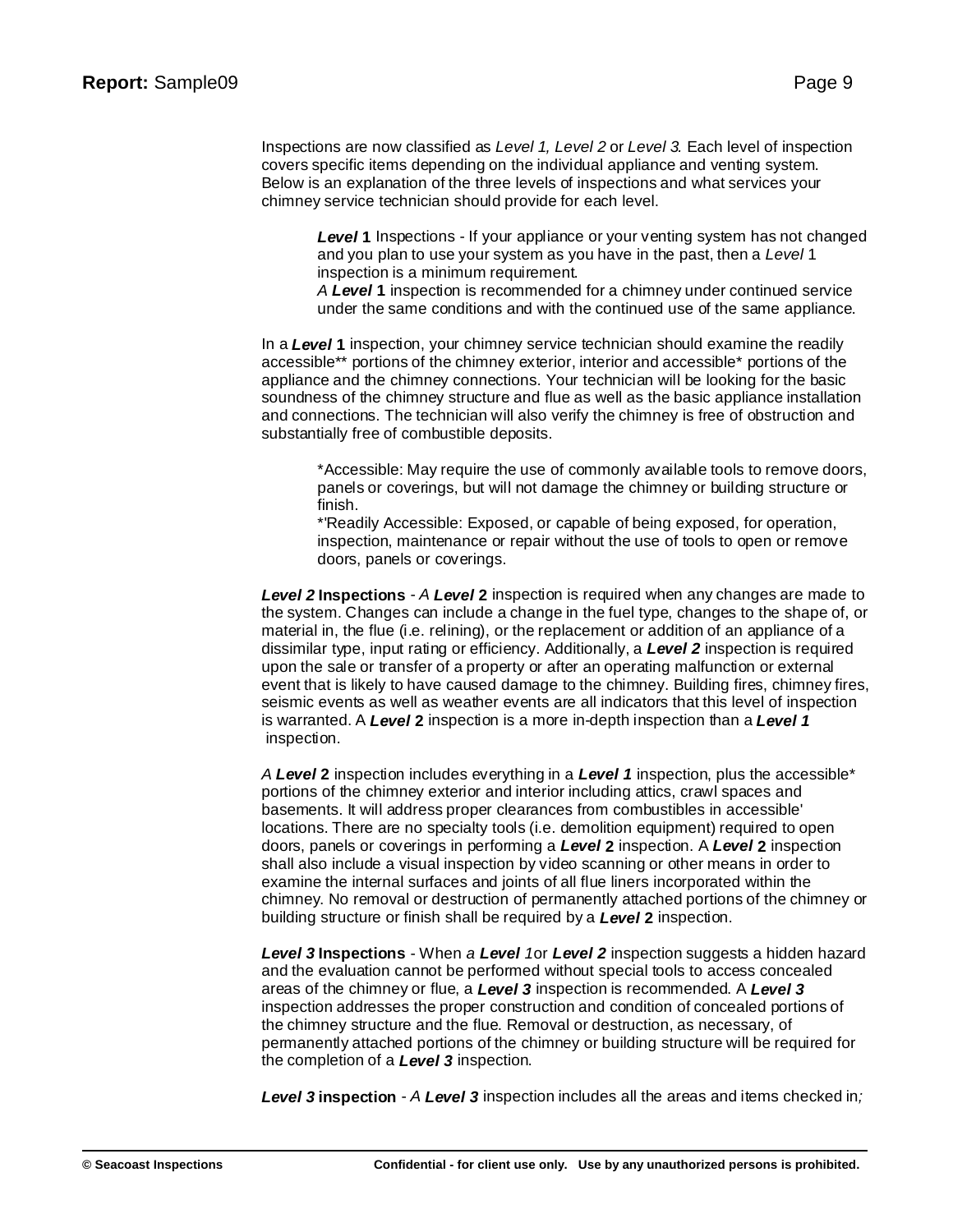*Level 1* and a *Level 2* inspection, as well as the removal of certain components of the building or chimney where necessary. Removal of components (i.e., chimney crown, interior chimney wall) shall be required only when necessary to gain access to areas that are the subject of the inspection. When serious hazards are suspected, a *Level 3* inspection may well be required to determine the condition of the chimney system.

#### *The Importance of Annual Inspections*

Your chimney systems are an important part of your home heating system. The National Fire Protection Association recommends an annual evaluation of all chimneys, fireplaces and vents. In accordance with this recommendation, your chimneys should be checked annually by a CSIA Certified Chimney Sweep'- and swept as required. Each year unsafe chimneys cause significant numbers of injuries and deaths, and account for more than \$200 million in property losses. Make chimney examinations a regular part of your home maintenance schedule. Don't become a statistic!

#### **SITUATION LEVEL OF INSPECTION**

·Annual Inspection ·Routine Cleaning of Flue

·Direct Replacement of a Similar Appliance

#### **LEVEL 1**

·Upon any sale or transfer of property.

·After an operating malfunction or an external event is likely to have caused damage to the chimney.

·Addition or removal of one or more connected appliances, or the replacement of an appliance with one of a different type, a different input rating or a different efficiency. ·Prior to relining or replacement of the flue lining.

#### **LEVEL 2**

·Where necessary for the investigation of an incident which has caused damage to the chimney or building.

·Where a hazard is detected or suspected as the result of a Level I or a Level 2 inspection and the suspected hazard cannot be fully evaluated without access to concealed areas.

·A Level 3 inspection may be required when the construction of all or part of the chimney is deemed critical to the renewed or continued use of the chimney due to potential concealed defects.

Good resources: Chimney Safety Institute of America w[ww.csia.org](www.csia.org) Chimney sweep guild w[ww.chimneys.com](www.chimneys.com)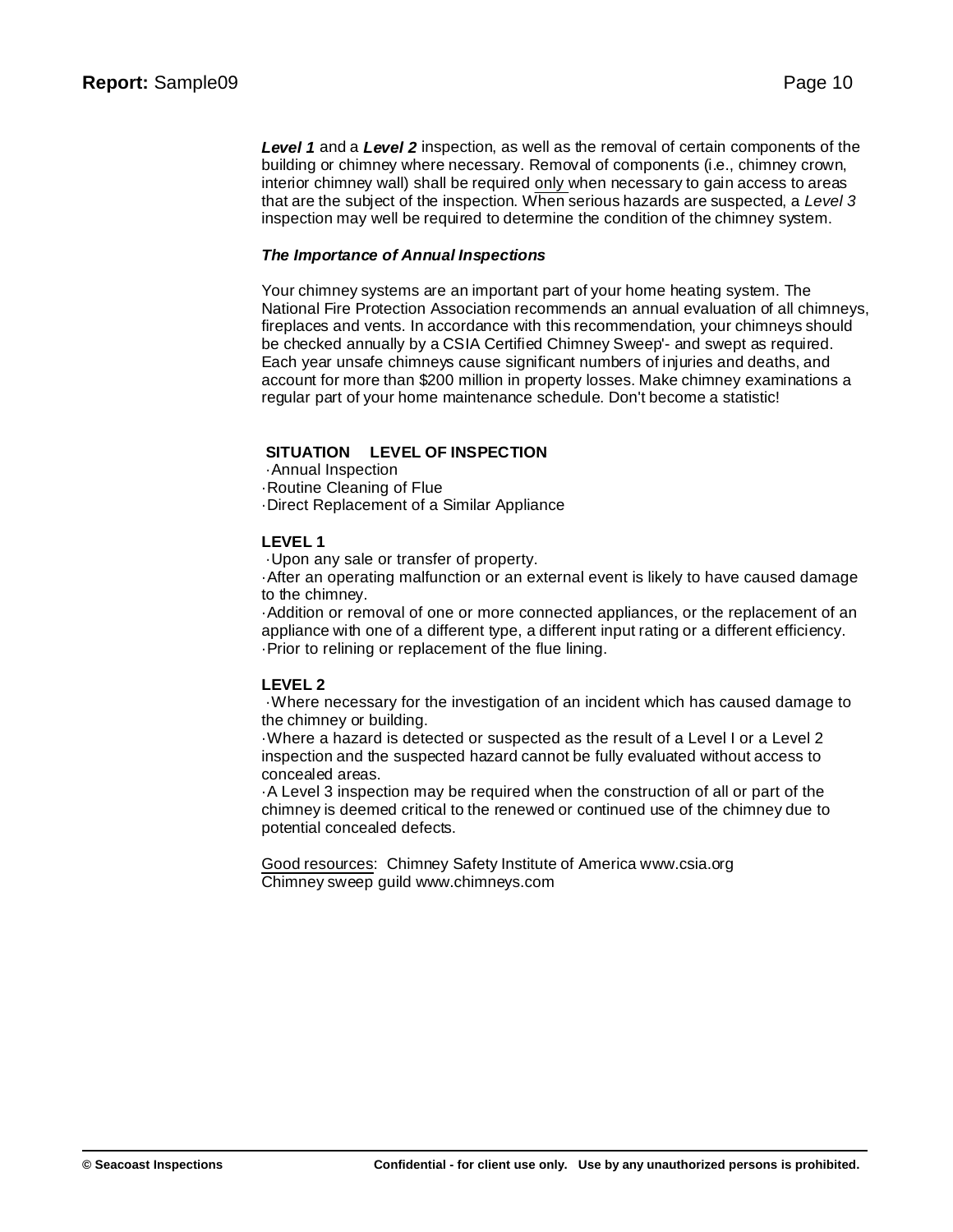## **Report:** Sample09 **Page 11**

#### **Additional problems:**



Observation: Unplugged openings are present in chimney. In the basement the insulation is not an appropriate means to plug a flue. Also in the first floor there are what appear to be vents in the brick work.

Analysis: The concern is if the flues or brick wythe have been damaged by moisture poisonous combustion gases can enter the home and cause personal injury FIRE.\*\*\*\* UNSAFE

Recommendation: I advise that you hire a mason to perform safety repairs as required and have a level 2 inspection preformed on the chimney liners.

# **10. ROOF PENETRATIONS:**

| <b>TYPES</b>     |                            |                      |
|------------------|----------------------------|----------------------|
| <b>OBSERVED:</b> | Chimney,                   | <b>PVC Vent Pipe</b> |
|                  | Ridge vent at peak of roof |                      |

#### **CONDITION: \*\*\* NOT FUNCTIONAL as NOTED:**

**VISIBLE**

**PROBLEMS:** Observation: As viewed, the flashing at the intersection of the roof covering and the chimney appears to be defective.As seen from the attic I can see day light. Analysis: The flashing needs further investigation and repair or replacement to prevent leakage and interior water damage. As explained by the Chimney Institute of America (w[ww.csia.org\):](www.csia.org):)



"Flashing is the seal between the roofing material and the chimney. Flashing prevents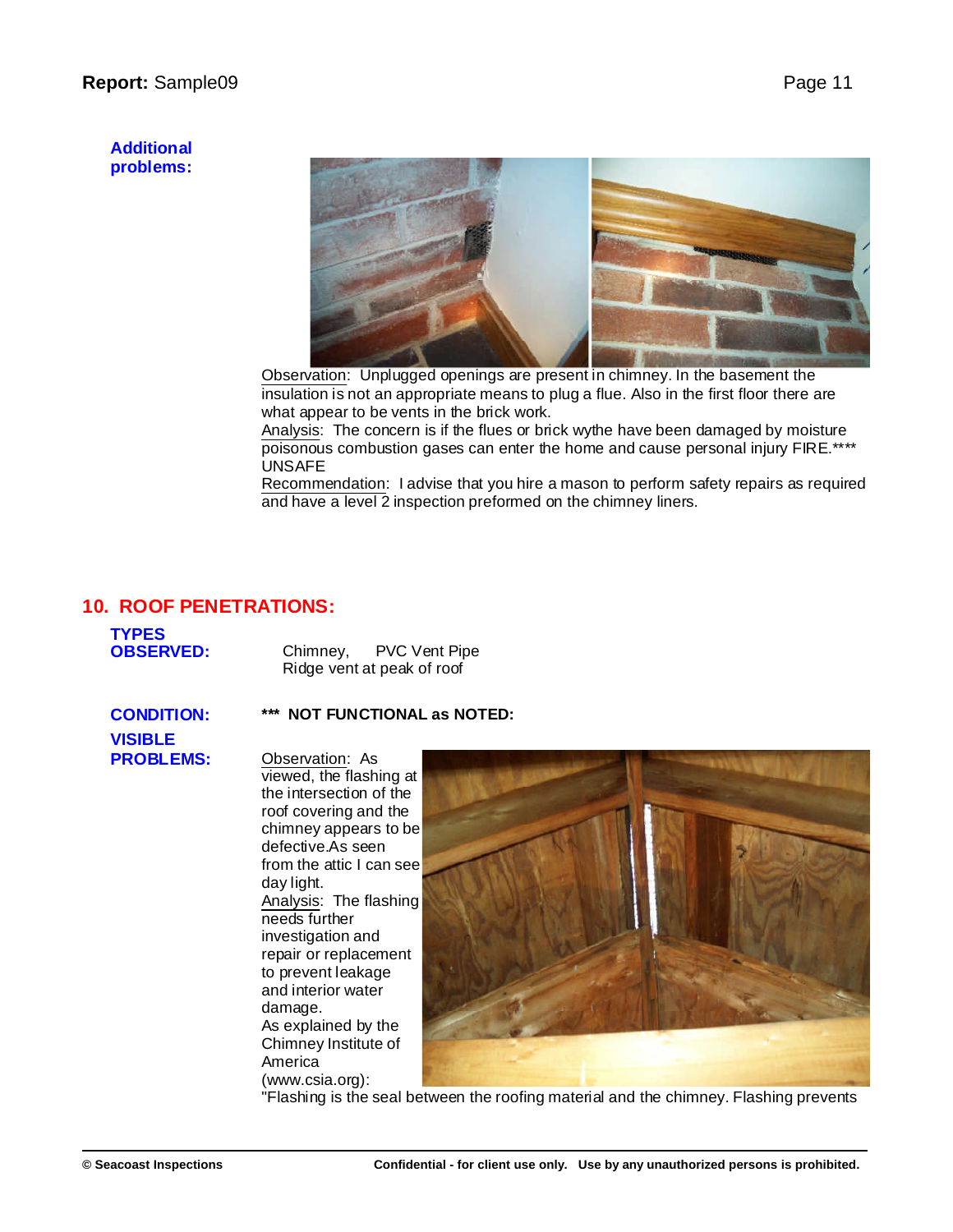rainwater or snow melt from running down the chimney into living spaces where it can stain or damage ceiling and walls or wall paneling or cause rot in rafters, joists or other structural elements. In many cases, the flashing is a single L-shaped sheet of metal that is attached to the side of the chimney and the roof. The most effective flashing is made up of two elements, the flashing and the counter-flashing. The flashing or base flashing - an L-shaped element extending up the chimney side and out onto the roof - is attached to the roof and sealed. The counter flashing, which overlaps the base flashing, is imbedded and sealed in the chimney's masonry joints. This two-element flashing allows both the roof and the chimney to expand or contract at their own rates with- out breaking the waterproof seal in either area."

Recommendation: You should ask a tradesman relative to this area of concern to further investigate the flashing and to provide a cost estimate for repairs.

Observation: Due to the condition of the ridge vent, there is a potential leakage. Analysis: Repair is needed. Recommendation: Consult a roofer.

Observation: There is a potential leakage point at the plumbing vent pipe. Analysis: Repair is needed. Recommendation: Consult a roofer.

# **11. FLASHINGS:**

**TYPE OF**

- Flashing boot at vent pipe.
- Metal step flashing is present at the chimney / roof intersection.
- Metal drip edge at eaves.
- Metal drip edge at gable rake trim boards.

**FLASHING PROBLEMS:**

#### **CONDITION: \*\*\* NOT FUNCTIONAL as NOTED:**



Observation: The flashing and/or the rubber gasket around the plumbing vent pipe appears to be defective.

Analysis: Repair is needed. Faulty flashing at the vent pipe / roof intersection may allow leakage. Be advised that any source of water penetration or ventilation imbalance can cause interior damage and / or mold. Note: There is a potential for concealed damage.

Recommendation: Hire a roofer to perform repairs.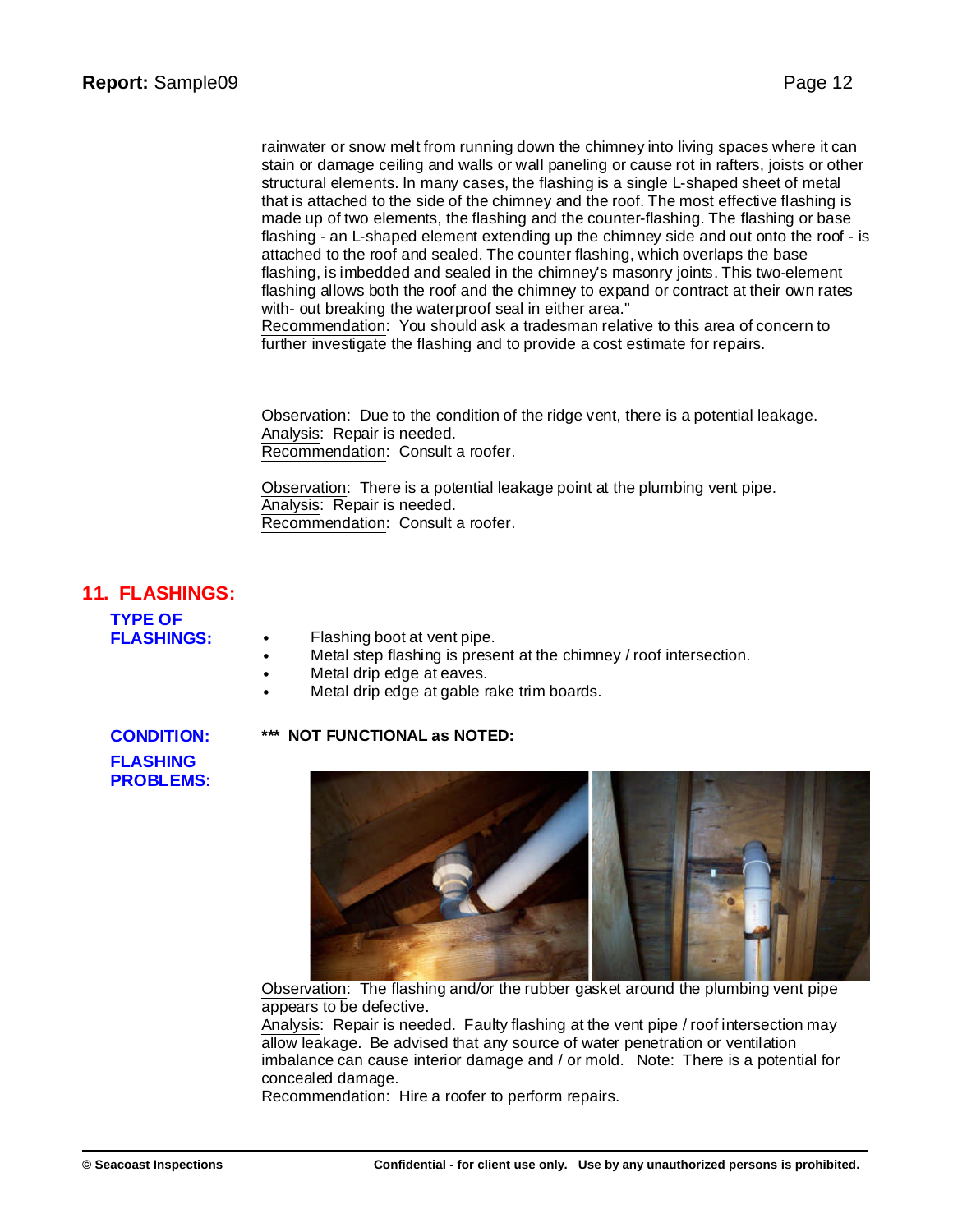Web Resource: [http://w](http://www.ci.bloomington.mn.us/handouts/53/53ccshingles.pdf)[ww.ci.bloomington.mn.us/handouts/53/53ccshingles.pdf](www.ci.bloomington.mn.us/handouts/53/53ccshingles.pdf)

Observation: As viewed, the flashing at the intersection of the roof covering and the chimney appears to be defective.

Analysis: The flashing needs further investigation and repair or replacement to prevent leakage and interior water damage. Be advised that any source of water penetration or ventilation imbalance can cause interior damage and / or mold. Note: There is a potential for concealed damage.

As explained by the Chimney Institute of America ([www.csia.org\):](www.csia.org):) "Flashing is the seal between the roofing material and the chimney. Flashing prevents rainwater or snow melt from running down the chimney into living spaces where it can stain or damage ceiling and walls or wall paneling or cause rot in rafters, joists or other structural elements. In many cases, the flashing is a single L-shaped sheet of metal that is attached to the side of the chimney and the roof. The most effective flashing is made up of two elements, the flashing and the counter-flashing. The flashing or base flashing an L-shaped element extending up the chimney side and out onto the roof - is attached to the roof and sealed. The counter flashing, which overlaps the base flashing, is imbedded and sealed in the chimney's masonry joints. This two-element flashing allows both the roof and the chimney to expand or contract at their own rates with- out breaking the waterproof seal in either area."

Recommendation: You should ask a tradesman relative to this area of concern to further investigate the flashing and to provide a cost estimate for repairs. Web Resource: [http://w](http://www.ci.bloomington.mn.us/handouts/53/53ccshingles.pdf)[ww.ci.bloomington.mn.us/handouts/53/53ccshingles.pdf](www.ci.bloomington.mn.us/handouts/53/53ccshingles.pdf)

## **12. SKYLIGHTS:**

Observation: No visible skylights where *readily accessible.*

# **13. SIGNS OF PREVIOUS OR ACTIVE LEAKS:**

**ROOF LEAKS OR AREAS OF POTENTIAL PROBLEMS:**



Observation: Inspection of the roof and related components revealed a potential for leakage at the following locations:

- \*\* Chimney flashing.
- \*\* Plumbing vent pipe flashing
- \*\* Ridge vent.

Analysis: Defects in any of the above roof components may allow leakage, interior